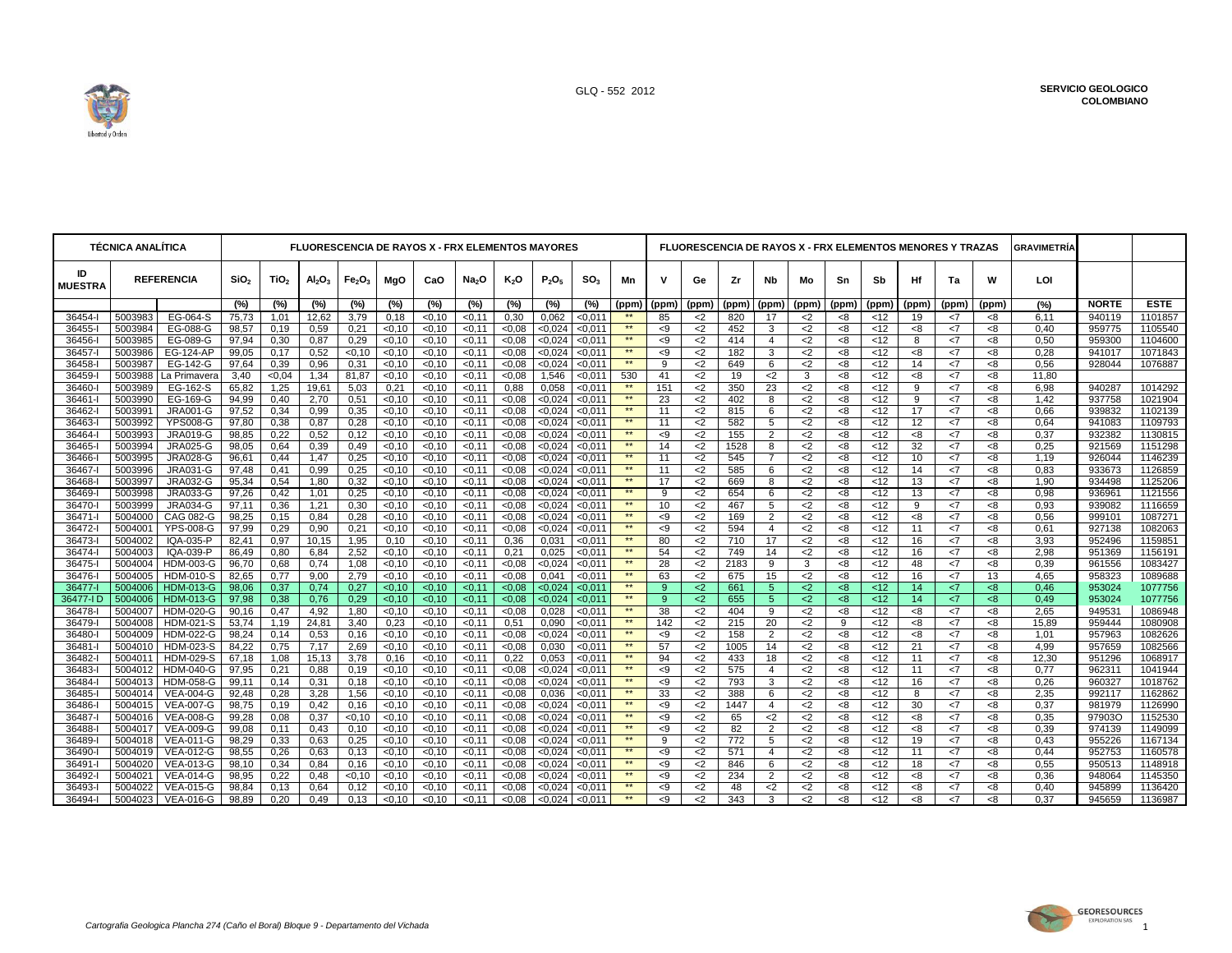

| <b>TÉCNICA ANALÍTICA</b>     |                    |                                | <b>FLUORESCENCIA DE RAYOS X - FRX ELEMENTOS MAYORES</b> |                  |                                |                                                                                        |                    |                 |                   |               |                |                    |                                  | FLUORESCENCIA DE RAYOS X - FRX ELEMENTOS MENORES Y TRAZAS |                |             |                     |                |           |                  |                 |                |           | <b>GRAVIMETRIA</b> |                  |                    |
|------------------------------|--------------------|--------------------------------|---------------------------------------------------------|------------------|--------------------------------|----------------------------------------------------------------------------------------|--------------------|-----------------|-------------------|---------------|----------------|--------------------|----------------------------------|-----------------------------------------------------------|----------------|-------------|---------------------|----------------|-----------|------------------|-----------------|----------------|-----------|--------------------|------------------|--------------------|
| ID<br><b>MUESTRA</b>         |                    | <b>REFERENCIA</b>              | SiO <sub>2</sub>                                        | TiO <sub>2</sub> | AI <sub>2</sub> O <sub>3</sub> | Fe <sub>2</sub> O <sub>3</sub>                                                         | MgO                | CaO             | Na <sub>2</sub> O | $K_2O$        | $P_2O_5$       | SO <sub>3</sub>    | Mn                               | v                                                         | Ge             | Zr          | Nb                  | Mo             | Sn        | Sb               | Ηf              | Ta             | W         | LOI                |                  |                    |
|                              |                    |                                | (%)                                                     | (%)              | $(\%)$                         | (%)                                                                                    | $(\%)$             | $\frac{1}{2}$   | $(\%)$            | $\sqrt{6}$    | $(\%)$         | $\sqrt{6}$         | (ppm)                            | (ppm)                                                     | (ppm)          | (ppm)       | (ppm)               | (ppm)          | (ppm)     | (ppm)            | (ppm)           | (ppm)          | (ppm)     | (%)                | <b>NORTE</b>     | <b>ESTE</b>        |
| 36495-l                      | 5004024            | <b>MB-001-SI</b>               | 98,66                                                   | 0,23             | 0,46                           | 0,35                                                                                   | < 0.10             | < 0.10          | < 0.11            | <0.08         | < 0.024        | < 0.011            | **                               | < 9                                                       | $<$ 2          | 383         | $\overline{4}$      | $<$ 2          | -8        | <12              | < 8             | <7             | < 8       | 0.26               | 981907           | 1145076            |
| 36496-                       | 5004025            | MB-010-SI                      | 98,91                                                   | 0,18             | 0,41                           | 0,30                                                                                   | < 0.10             | < 0.10          | < 0.11            | <0.08         | < 0,024        | < 0.011            | $**$                             | -9                                                        | $<$ 2          | 163         | 2                   | $<$ 2          | -8        | <12              | <8              | <7             | <8        | 0,23               | 979732           | 1133807            |
| 36497-l                      | 5004026            | MB-012-SI                      | 98,36                                                   | 0,17             | 0,65                           | 0,42                                                                                   | < 0, 10            | <0,10           | < 0, 11           | <0,08         | < 0.024        | $0,011$            | **<br>**                         | 10                                                        | $<$ 2          | 500         | 3                   | $<$ 2          | -8        | <12              | 10              | <7             | <8        | 0,42               | 981427           | 1133632            |
| 36498-<br>36499-             | 5004027<br>5004028 | MB-042-SI<br>MB-043-S1         | 97,07                                                   | 0,17             | 0,69<br>6,14                   | 1,54                                                                                   | < 0, 10            | < 0.10<br><0,10 | < 0.11            | <0.08         | 0,024<br>0,487 | < 0.011<br>< 0,011 | **                               | 15<br>50                                                  | $<$ 2<br>$<$ 2 | 1009<br>281 | $\overline{4}$<br>6 | $<$ 2<br>3     | < 8<br><8 | <12<br><12       | 19<br>8         | <7<br><7       | <8<br>13  | 0.50<br>7,38       | 986807<br>987664 | 1027608<br>1031703 |
| 36500-                       | 5004029            | MB-043-S2                      | 47,55<br>83,92                                          | 0,26<br>1,04     | 7,40                           | 38,02<br>3,28                                                                          | < 0, 10<br>< 0, 10 | < 0.10          | < 0, 11<br>< 0.11 | 0,10<br><0.08 | 0.038          | < 0.011            | **                               | 73                                                        | $2$            | 3229        | 26                  | 6              | < 8       | < 12             | 75              | <7             | < 8       | 3.76               | 987664           | 1031703            |
| 36501-                       | 5004030            | MB-074-SI                      | 98,77                                                   | 0,16             | 0,45                           | 0,23                                                                                   | < 0.10             | < 0.10          | < 0.11            | <0.08         | < 0.024        | < 0.011            | $**$                             | -9                                                        | $<$ 2          | 640         | 3                   | $<$ 2          | -8        | <12              | 13              | <7             | <8        | 0,34               | 965223           | 1071320            |
| 36502-l                      | 5004031            | <b>MB-075-SI</b>               | 97,64                                                   | 0,25             | 1,16                           | 0,30                                                                                   | < 0.10             | <0,10           | < 0.11            | <0.08         | < 0,024        | < 0.011            | **                               | -9                                                        | $<$ 2          | 456         | $\overline{4}$      | $<$ 2          | < 8       | < 12             | 9               | <7             | <8        | 0.59               | 966395           | 1069632            |
| 36503-l                      | 5004032            | <b>MB-076-SI</b>               | 98,74                                                   | 0,16             | 0,38                           | 0,34                                                                                   | $-0,10$            | $-0,10$         | < 0.11            | $-0.08$       | < 0.024        | $-0,011$           | **                               | -9                                                        | $<$ 2          | 1349        | 3                   | $\leq$         | <8        | $\overline{512}$ | $\overline{29}$ | $\overline{5}$ | <8        | 0.26               | 968325           | 1065389            |
| 36504-l                      | 5004033            | <b>VEA019</b>                  | 98,10                                                   | 0,22             | 0,76                           | 0,27                                                                                   | < 0.10             | < 0.10          | < 0.11            | <0.08         | < 0.024        | < 0.011            | **                               | -9                                                        | $<$ 2          | 1112        | $\overline{4}$      | $<$ 2          | -8        | < 12             | 21              | <7             | -8        | 0,60               | 981521           | 1095185            |
| 36505-                       | 5004034            | <b>VEA020</b>                  | 95,51                                                   | 0,34             | 1,97                           | 0,40                                                                                   | < 0, 10            | < 0.10          | < 0, 11           | < 0,08        | < 0.024        | < 0,011            | **                               | 12                                                        | $<$ 2          | 905         | $\overline{7}$      | $<$ 2          | <8        | <12              | 18              | <7             | <8        | 1,69               | 981912           | 1096113            |
| 36506-                       | 5004035            | <b>VEA023</b>                  | 95,14                                                   | 0,66             | 0,58                           | 0,57                                                                                   | < 0.10             | < 0.10          | < 0.11            | <0.08         | 0.024          | < 0.011            | **                               | 31                                                        | $<$ 2          | 16874       | 35                  | 69             | <8        | <12              | 474             | $\overline{7}$ | < 8       | 0.49               | 951473           | 1026866            |
| 36507-l                      | 5004036            | <b>VEA024</b>                  | 53,07                                                   | 0,07             | 1,06                           | 38,46                                                                                  | < 0, 10            | <0,10           | < 0.11            | <0.08         | 0,832          | < 0.011            | 5148                             | 36                                                        | $<$ 2          | 67          | 2                   | $\overline{7}$ | <8        | <12              | <8              | <7             | < 8       | 5.33               | 949774           | 1025405            |
| 36508-l                      | 5004037            | <b>VEA026</b>                  | 98,26                                                   | 0,23             | 0,74                           | 0,21                                                                                   | < 0, 10            | < 0.10          | < 0.11            | < 0,08        | < 0.024        | < 0.011            | $**$                             | < 9                                                       | $<$ 2          | 685         | $\overline{4}$      | $<$ 2          | < 8       | <12              | 15              | <7             | < 8       | 0.56               | 943743           | 1025596            |
| 36509-                       | 5004038            | <b>VEA028</b>                  | 95,42                                                   | 0,35             | 1,47                           | 1,52                                                                                   | $\sqrt{0, 10}$     | < 0.10          | < 0.11            | <0.08         | 0,032          | < 0.011            | $\star\star$<br>**               | 30                                                        | $<$ 2          | 762         | 5                   | $<$ 2          | <8        | < 12             | 14              | <7             | < 8       | 1,14               | 935743           | 1024453            |
| 36510-                       | 5004039            | <b>VEA032</b>                  | 78,01                                                   | 1,01             | 11,54                          | 3,91                                                                                   | 0,15               | < 0.10          | < 0, 11           | 0,48          | 0,048          | $0,011$            | **                               | 100                                                       | $<$ 2          | 535         | 19                  | $<$ 2          | < 8       | $\overline{12}$  | 12              | <7             | <8        | 4,72               | 933905           | 1025358            |
| 36511-l                      | 5004040            | <b>VEA037</b>                  | 83,03                                                   | 0,96             | 8,49                           | 2,94                                                                                   | < 0, 10            | < 0.10          | < 0.11            | 0,14          | 0,032          | < 0.011            | **                               | 70                                                        | $<$ 2          | 944         | 18                  | $<$ 2          | 8         | <12              | 22              | <7             | $8-$      | 4.19               | 937325<br>943871 | 1040012<br>1053792 |
| 36512-l<br>$36513 -$         | 5004041<br>5004042 | <b>VEA043</b><br><b>VEA047</b> | 76,40                                                   | 1,02             | 11,48<br>9,90                  | 5,50                                                                                   | 0,13               | <0,10           | < 0, 11           | 0,49          | 0,039          | $0,011$<br>< 0.011 | $**$                             | 106                                                       | $<$ 2          | 569         | 17<br>18            | $<$ 2          | 9         | <12              | 12<br>17        | <7             | <8        | 4,85               |                  | 1060015            |
| 36514-                       | 5004043            | <b>VEA050</b>                  | 79,56<br>72,15                                          | 0,98<br>0,97     | 14,15                          | 3,41<br>6,02                                                                           | < 0, 10<br>0,13    | < 0.10<br><0,10 | < 0.11<br>< 0.11  | 0,19<br>0,50  | 0.040<br>0,070 | < 0.011            | $\star\star$                     | 78<br>116                                                 | $<$ 2<br>$<$ 2 | 781<br>561  | 19                  | $<$ 2<br>$<$ 2 | < 8<br><8 | <12<br><12       | 11              | <7<br><7       | < 8<br><8 | 5.74<br>5,88       | 941867<br>934657 | 1047925            |
| 36515-l                      | 5004044            | OM-006                         | 74,75                                                   | 1,05             | 12,56                          | 4,16                                                                                   | < 0, 10            | <0,10           | < 0, 11           | < 0,08        | 0,039          | < 0.011            | $**$                             | 83                                                        | $<$ 2          | 1072        | 23                  | 3              | <8        | < 12             | 23              | <7             | < 8       | 7.26               | 997305           | 1176764            |
| 36516-l                      | 5004045            | OM-026                         | 48,35                                                   | 0,14             | 2,49                           | 41,70                                                                                  | < 0.10             | <0,10           | < 0, 11           | <0.08         | 0,674          | < 0.011            | $**$                             | 31                                                        | $<$ 2          | 208         | 3                   | 3              | < 8       | <12              | <8              | <7             | < 8       | 6,63               | 947800           | 1022034            |
| 36517-l                      | 5004046            | OM-027                         | 80,71                                                   | 0,98             | 9,53                           | 2,88                                                                                   | 0,10               | <0,10           | < 0, 11           | 0,18          | 0,037          | < 0,011            | **                               | 70                                                        | $<$ 2          | 760         | 18                  | $<$ 2          | <8        | <12              | 17              | <7             | <8        | 5,51               | 947572           | 1024371            |
| 36518-l                      | 5004047            | OM-038                         | 82,23                                                   | 0,98             | 8,91                           | 3,21                                                                                   | < 0.10             | < 0.10          | < 0.11            | 0.16          | 0,035          | < 0.011            | **                               | 73                                                        | $2$            | 905         | 17                  | $2$            | <8        | $\overline{5}$   | 18              | <7             | < 8       | 4.27               | 937765           | 1009632            |
| 36519-                       | 5004048            | <b>YSP-058-G</b>               | 98,20                                                   | 0,18             | 0,72                           | 0,15                                                                                   | < 0.10             | <0,10           | < 0.11            | <0.08         | < 0.024        | < 0.011            | **                               | -9                                                        | $<$ 2          | 258         | 3                   | $<$ 2          | <8        | <12              | < 8             | <7             | <8        | 0,73               | 978894           | 1120224            |
| 36520-                       | 5004049            | <b>YSP-062-G</b>               | 5,66                                                    | 0,04             | 2,23                           | 79,96                                                                                  | $-0,10$            | < 0.10          | < 0.11            | $-0.08$       | 0,118          | < 0.011            | $**$                             | 84                                                        | $2$            | 81          | $\overline{2}$      | 6              | <8        | < 12             | <8              | $\leq 7$       | <8        | 11,96              | 1120445          | 984617             |
| 36520-ID                     | 5004049            | <b>YSP-062-G</b>               | 5,67                                                    | 0,04             | 2,22                           | 79,96                                                                                  | < 0.10             | < 0.10          | < 0, 11           | < 0.08        | 0,115          | < 0.011            | **                               | 84                                                        | $<$ 2          | 87          | $\leq$              | 6              | <8        | <12              | <8              | $\leq 7$       | <8        | 11,96              | 1120445          | 984617             |
| 36521-l                      | 5004050            | YSP-062-G                      | 23,46                                                   | 0,26             | 5,05                           | 61,12                                                                                  | < 0.10             | <0,10           | < 0.11            | 0,14          | 1,127          | < 0.011            | **                               | 309                                                       | $<$ 2          | 141         | 5                   | $<$ 2          | -8        | <12              | <8              | <7             | 8         | 8.75               | 1120445          | 984617             |
| 36522-                       | 5004051            | <b>YSP-073-G</b>               | 96.96                                                   | 0,26             | 1,41                           | 0.42                                                                                   | < 0.10             | < 0.10          | < 0.11            | <0.08         | < 0.024        | < 0.011            | $**$                             | 12                                                        | $2$            | 731         | 5                   | $2$            | <8        | <12              | 15              | <7             | < 8       | 0.98               | 1140300          | 989739             |
| 36523-I                      | 5004052            | <b>YSP-078-G</b>               | 92,98                                                   | 0,37             | 2,93                           | 1,38                                                                                   | < 0.10             | < 0.10          | < 0.11            | <0.08         | 0,026          | < 0.011            | **                               | 28                                                        | $<$ 2          | 511         | 8                   | $<$ 2          | -8        | <12              | 12              | <7             | <8        | 2,34               | 1130483          | 996493             |
| 36524-l                      | 5004053            | <b>YSP-080-G</b>               | 81,10                                                   | 0,78             | 7,60                           | 1,99                                                                                   | < 0.10             | <0,10           | < 0.11            | 0.08          | 0,049          | < 0.011            | $\star\star$                     | 46                                                        | $<$ 2          | 821         | 16                  | $2$            | <8        | <12              | 16              | <7             | < 8       | 8,26               | 1125705          | 1000467            |
| 36525-l                      | 5004054            | JRA-101-G                      | 90,99                                                   | 0,45             | 4,52                           | 1,12                                                                                   | < 0, 10            | <0,10           | < 0.11            | < 0,08        | < 0.024        | < 0.011            | **                               | 34                                                        | $<$ 2          | 418         | 9                   | $<$ 2          | <8        | <12              | 10              | <7             | < 8       | 2,90               | 1139422          | 993765             |
| 36526-l                      | 5004055            | IQA-076-G                      | 95,28                                                   | 0,29             | 2,29                           | 0,45                                                                                   | < 0.10             | < 0.10          | < 0.11            | <0.08         | < 0.024        | < 0.011            | **                               | 14                                                        | $2$            | 326         | 5                   | $2$            | < 8       | <12              | $8-$            | <7             | $8-$      | 1.74               | 1158750          | 990117             |
| 36527-l                      | 5004056            | IQA-109-G                      | 97,78                                                   | 0,13             | 1,06                           | 0,40                                                                                   | < 0.10             | <0,10           | < 0.11            | <0.08         | < 0.024        | < 0.011            | $\star\star$                     | < 9                                                       | $<$ 2          | 55          | 2                   | $<$ 2          | <8        | <12              | <8              | <7             | <8        | 0,74               | 1140355          | 989749             |
| 36528-l                      | 5004057            | <b>IQA-006</b>                 | 80,11                                                   | 0,95             | 10,73                          | 2,98                                                                                   | < 0.10             | < 0.10          | < 0.11            | 0,26          | 0,040          | < 0.011            | **                               | 77                                                        | $<$ 2          | 929         | 19                  | $<$ 2          | -8        | <12              | 18              | <7             | -8        | 4,72               | 1154966          | 987219             |
| Resultados en base seca      |                    |                                | $**$                                                    |                  |                                | Reportados por ICP-MS en el informe de resultados de elementos menores y tierras raras |                    |                 |                   |               |                |                    |                                  |                                                           |                |             |                     |                |           |                  |                 |                |           |                    |                  |                    |
| OI: Pérdidas por calcinación |                    |                                |                                                         |                  |                                |                                                                                        |                    |                 |                   |               |                |                    |                                  |                                                           |                |             |                     |                |           |                  |                 |                |           |                    |                  |                    |
|                              |                    |                                |                                                         |                  |                                |                                                                                        |                    |                 |                   |               |                |                    | <b>LIMITES DE CUANTIFICACIÓN</b> |                                                           |                |             |                     |                |           |                  |                 |                |           |                    |                  |                    |
|                              |                    |                                | SiO <sub>2</sub>                                        | TiO <sub>2</sub> | Al <sub>2</sub> O <sub>3</sub> | Fe <sub>2</sub> O <sub>3</sub>                                                         | MgO                | CaO             | Na <sub>2</sub> O | $K_2O$        | $P_2O_5$       | SO <sub>3</sub>    | Mn                               |                                                           | Ge             | Zr          | Nb                  | Mo             | Sn        | Sb               | Hf              | Ta             | w         | LOI                |                  |                    |
|                              |                    |                                | (% )                                                    | (%)              | (% )                           | (%)                                                                                    | (%)                | (% )            | (%)               | (% )          | (%)            | (% )               | (ppm)                            | (ppm)                                                     | (ppm)          | (ppm)       | (ppm)               | (ppm           | (ppm)     | (ppm             | (ppm)           | (ppm)          | (ppm)     | (%)                |                  |                    |
|                              |                    |                                | 0,36                                                    | 0,04             | 0,18                           | 0,10                                                                                   | 0,10               | 0,10            | 0,11              | 0,08          | 0,024          | 0,011              | 100                              | 9                                                         | 2              | 2           | 2                   | 2              | 8         | 12               | 8               | $\overline{7}$ | 8         | 0.10               |                  |                    |